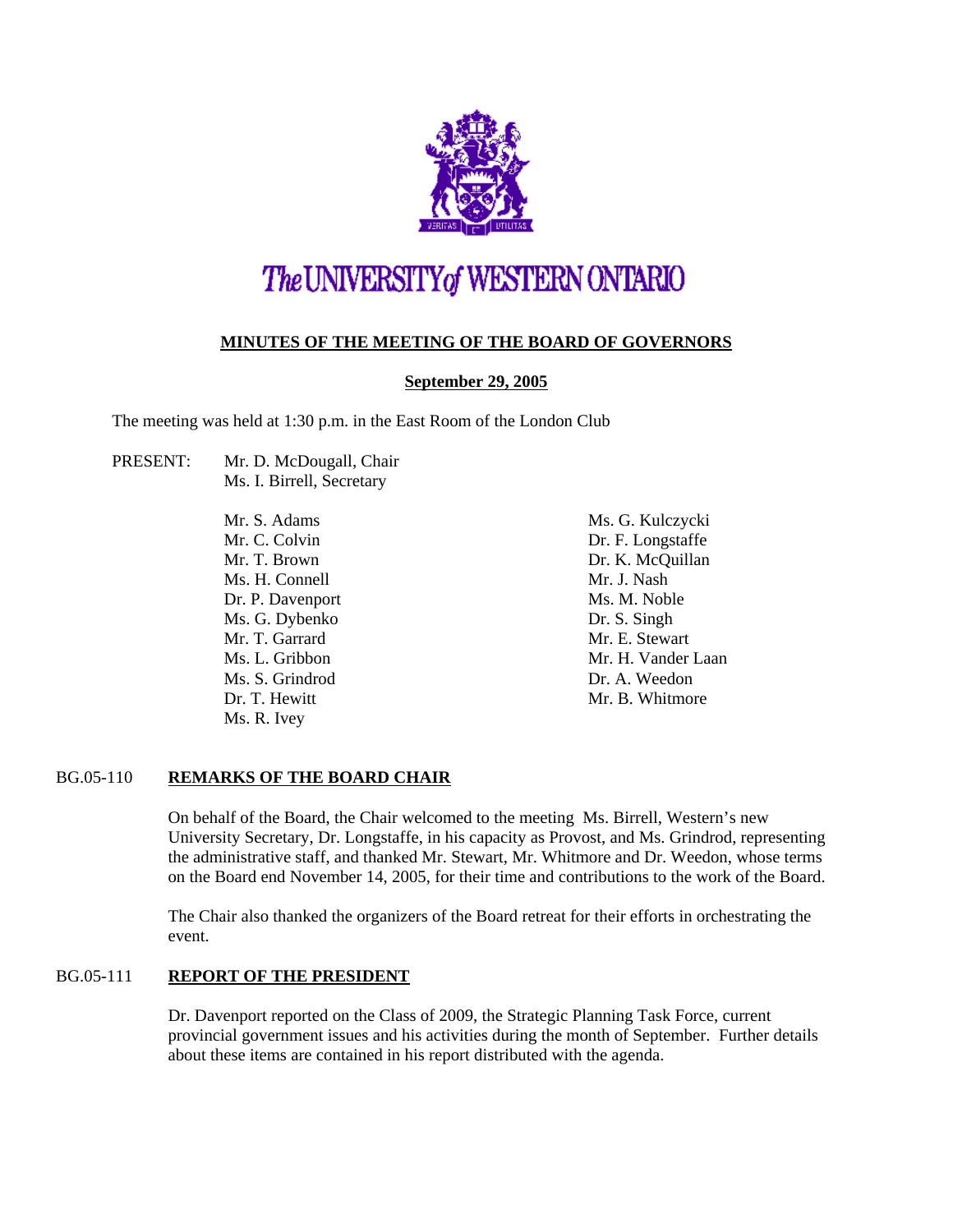#### BG.05-112 **UNANIMOUS CONSENT AGENDA** [Appendix 1]

Prior to considering the Unanimous Consent Agenda, the Board accepted as friendly amendments the following revisions (shown in italics):

Report of the Property & Finance Committee -Appendix II 2. Graduate Student Fees: Health and Dental Premiums *ACTION*

Report of the Senior Operations Committee - Appendix IV ADD: *Annual Report of the Senior Operations Committee INFORMATION*

It was moved by S. Adams, seconded by G. Dybenko,

That the 26 items listed in Appendix I, including the minutes of the public session of the meeting of June 28, 2005, be approved and/or received for information by the Board of Governors by unanimous consent.

#### CARRIED

## **REPORT OF THE PROPERTY & FINANCE COMMITTEE** [Appendix II]

#### BG.05-113 **Graduate Student Fees: Health and Dental Premiums**

It was moved by S. Adams, seconded by G. Dybenko,

That the Graduate Student fees for Health Plan and Dental Plan be revised effective to September 1, 2005, as detailed in Appendix II, item 1.

CARRIED by unanimous consent

## BG.05-114 **Mount St. Joseph Zoning**

Ms. Kulczycki reported that the property at Mount St. Joseph was recently sold and the principal use will be to house a nursing home. Remaining space will be leased for other operations. Subsequent to the sale of the property, Western had raised concerns about the zoning of the property. After meetings with all parties concerned, agreement was reached (including approval by London City Council) that the property be re-zoned as Community Facility designation.

#### BG.05-115 **Information Items from the Property & Finance Committee**

The Report of the Property & Finance Committee contained the following items that were received by unanimous consent:

- Feasibility Study Support Services Building
- Appointment of Consulting Team for Athletic Field House
- Report on Endowments
- Research Funded Purchases Greater than \$1 million
- Quarterly Financial Report (Operating Budget)(to July 31, 2005)
- Quarterly Ratio Report on Non-Endowed Funds
- Report of the Investment Committee
- Scholarships, Bursaries, Awards, Prizes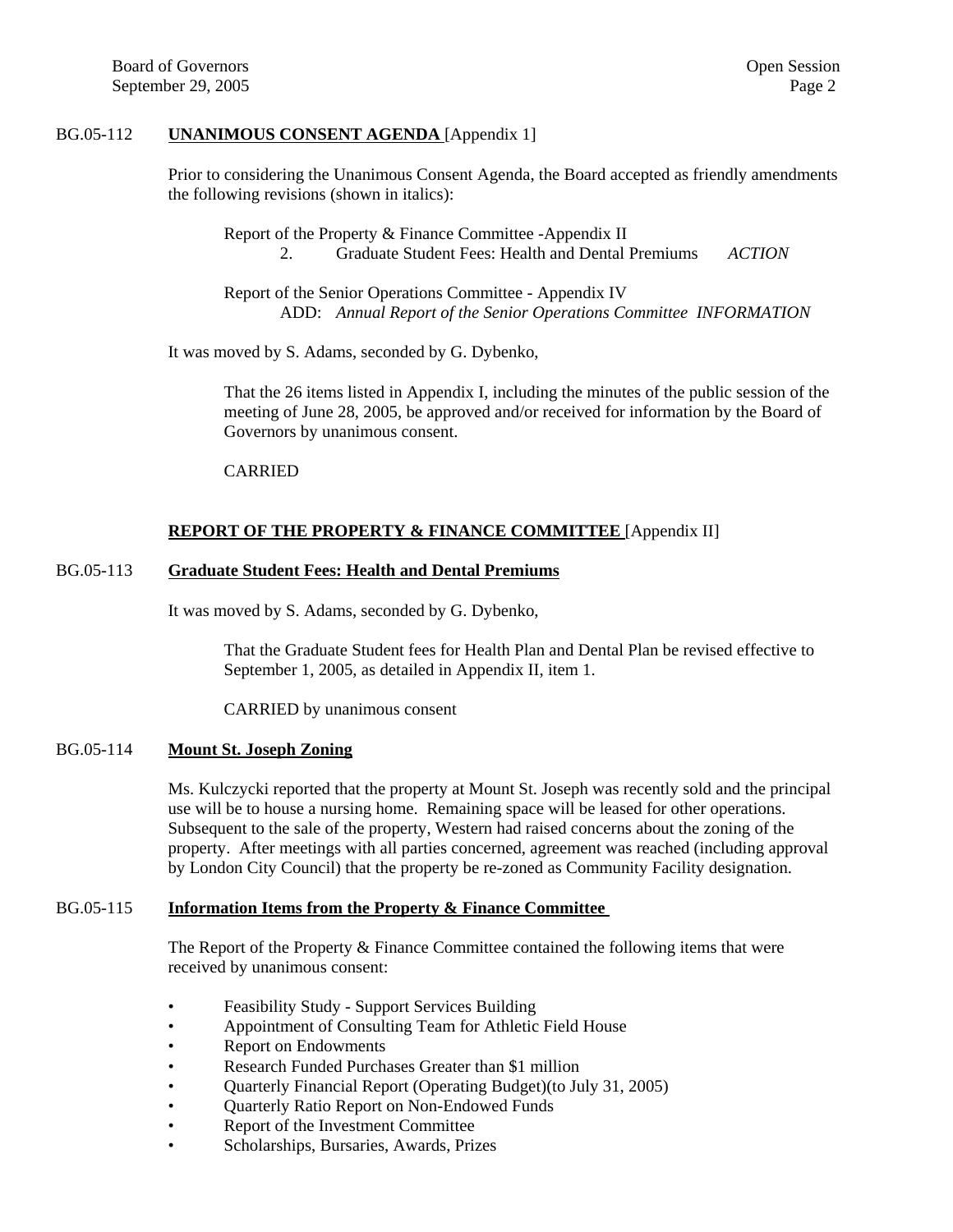## **REPORT OF THE BY-LAWS COMMITTEE** [Appendix V]

#### BG.05-115 **Development & Fundraising Committee**

It was moved by S. Adams, seconded by G. Dybenko,

That the composition of the Development & Fund Raising Committee be amended as shown in Appendix III, item 1, to permit the Presidents of Foundation Western and the Alumni Association and the Chair of the Ivey Development Committee to name designate alternate members in their place.

CARRIED by unanimous consent.

#### **REPORT OF THE SENIOR OPERATIONS COMMITTEE** [Appendix IV]

#### BG.05-116 **President's Priorities for 2005-2006**

It was moved by J. Nash, seconded by H. Vander Laan,

That the Board of Governors approve the President's Priorities for 2005-2006 as shown in Appendix IV, Annex 1.

#### CARRIED

#### BG.05-117 **Information Items from the Senior Operations Committee**

The Report of the Senior Operations Committee contained the following information items that were approved or received by unanimous consent:

- Associate Vice-President (Research) Dr. Gerald M. Kidder
- Appointments to Boards and Committees
- Board and Senior Operations Committee Meeting Schedule for 2007
- Annual Report on Activities of the Senior Operations Committee, July 2004 June 2005

#### **REPORT OF THE AUDIT COMMITTEE** [Appendix V]

#### BG.05-118 **Audited Financial Statements: The University of Western Ontario**

It was moved by R. Ivey, seconded by H. Connell,

That the Board of Governors approve the audited financial statements for the University for the fiscal year ended April 20, 2005, detailed in Appendix V, Annex 1, Tab 1.

Mr. Nash asked for an update on the financial situation of the Richard Ivey School of Business. Dr. Longstaffe stated that each of the four segments of the Ivey enterprise all came in on budget or generated a small surplus in the last year, through cost cutting and good management of their resources.

The question was called and CARRIED.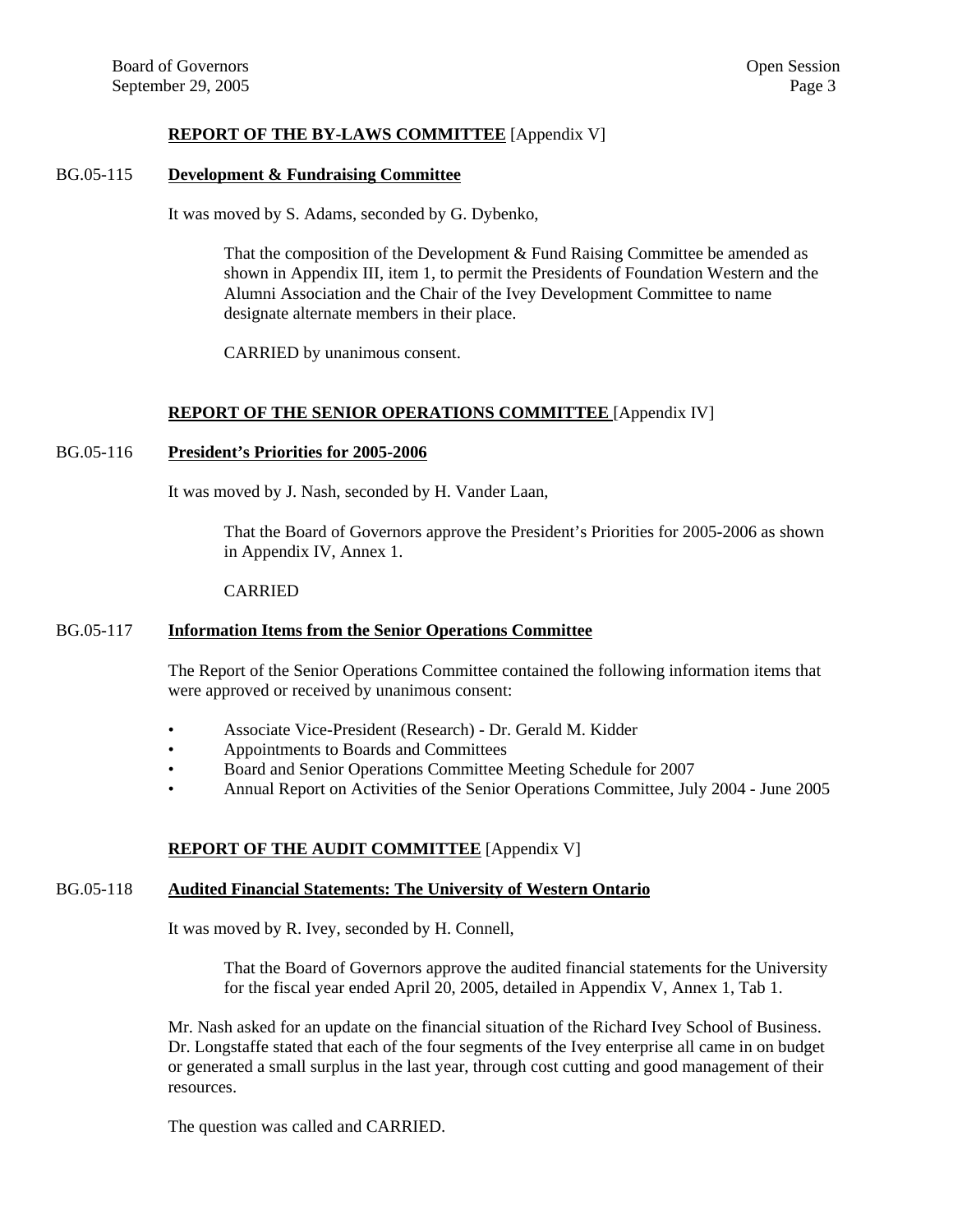#### BG.05-119 **UWO Retirement Income Funds Program**

It was moved by R. Ivey, seconded by M. Noble,

That the Board of Governors approve the audited financial statements for the UWO Retirement Income Funds Program for the fiscal year ended December 31, 2004 (Appendix V, Annex 1, Tab 14).

#### CARRIED

#### BG.05-120 **Information Items from the Audit Committee**

The Report of the Audit Committee contained the following information items that were approved or received by unanimous consent:

- Financial Statements for Related Companies and Other Organizations
- Reappointment of Auditors

## **REPORT OF THE MCINTOSH GALLERY COMMITTEE** [Appendix VI]

## BG.05-121 **Information Items from the McIntosh Gallery Committee**

The Report of the McIntosh Gallery Committee contained the following information items that were approved or received by unanimous consent:

- Size and Value of the University Art Collection
- McIntosh Estate
- Budget for 2005 2006
- Appointment of New Chair
- Report of the Director

## **ITEMS REFERRED BY SENATE** [Appendix VII]

#### BG.05-122 *Appointment Procedures for Senior Academic and Administrative Officers of the University*

It was moved by S. Adams, seconded by G. Dybenko,

That the Appointment Procedures for Senior Academic and Administrative Officers of the University be amended by the deletion of Section Q - Associate Vice-President (Information Technology).

CARRIED by unanimous consent

## BG.05-123 **Information Items Reported by the Senate**

Appendix VII - Items Referred by the Senate - contained the following information items that were received by unanimous consent:

- Honorary Degree Recipients Autumn Convocation 2005
- Academic Administrative Appointments